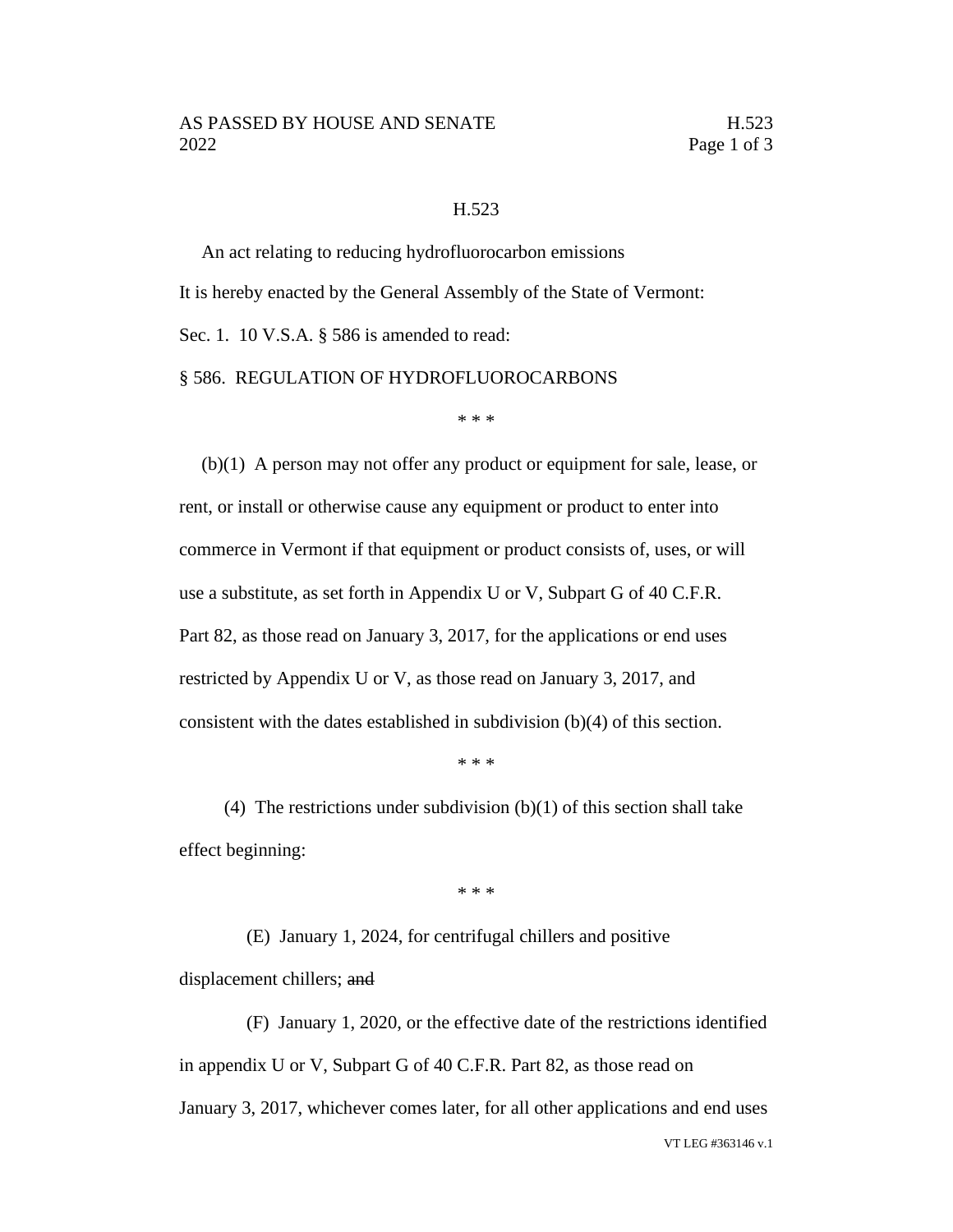for substitutes not covered by the categories listed in subdivisions (A) through (E) of this subsection (b);

(G) July 1, 2022, for refrigeration systems used in ice skating rinks; and

(H) January 1, 2023, for containers designed for consumer recharge of motor vehicle air conditioners that use substitutes prohibited under this section.

\* \* \*

(e) The Secretary of Administration shall include in Administrative Bulletin 3.5 a requirement that State procurement contracts shall not include products that contain hydrofluorocarbons, as prohibited in this section. Sec. 2. 10 V.S.A. § 573 is amended to read:

## § 573. MOTOR VEHICLE AIR CONDITIONING

(a) After January 1, 1991, no  $\overline{No}$  person, for compensation, may perform service on motor vehicle air conditioners, unless that person uses equipment that is certified by the Underwriters Laboratories, or an institution determined by the Secretary to be comparable, as meeting the Society of Automotive Engineers standard applicable to equipment for the extraction and reclamation of refrigerant or a substitute prohibited under section 586 of this title from motor vehicle air conditioners.